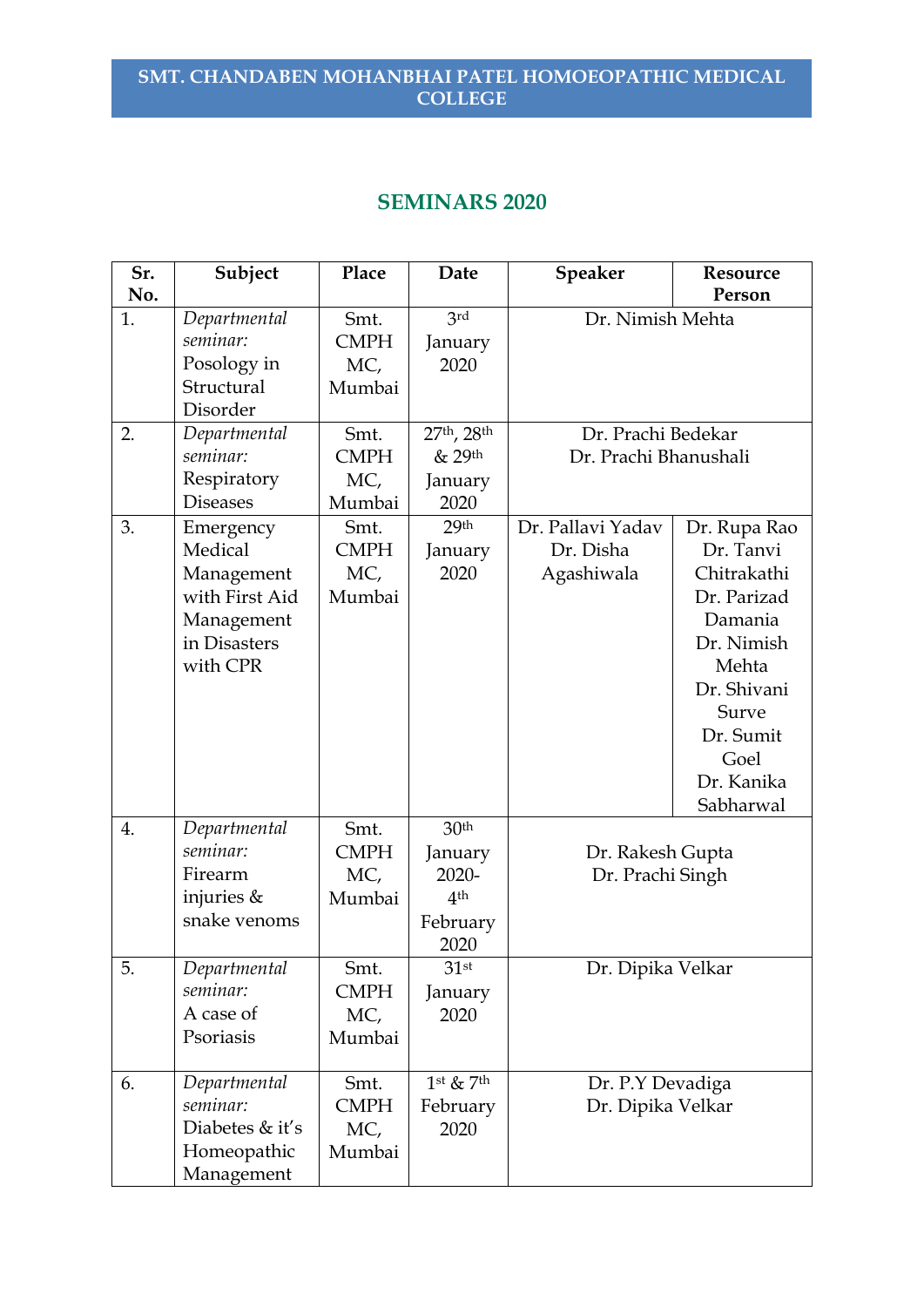| 7.  | Departmental    | Smt.        | $3^{\text{rd}}$ , $5^{\text{th}}$ , | Dr. Vanita Johari               |             |
|-----|-----------------|-------------|-------------------------------------|---------------------------------|-------------|
|     | seminar:        | <b>CMPH</b> | 7th                                 | Dr. Abhinandan Hulamani         |             |
|     | Looking         | MC,         | February                            | Dr. Vidya Arunachalam           |             |
|     | beyond the      | Mumbai      | 2020                                |                                 |             |
|     | Horizon-Rare    |             |                                     |                                 |             |
|     | remedies        |             |                                     |                                 |             |
| 8.  | Homeopathic     | Smt.        | 4 <sup>th</sup>                     | Dr. Zubin                       | Dept of CM  |
|     | Management      | <b>CMPH</b> | February                            | Marolia                         | Dept of     |
|     | of Cancer       | MC,         | 2020                                |                                 | Medicine    |
|     |                 | Mumbai      |                                     |                                 | Student's   |
|     |                 |             |                                     |                                 | Council     |
|     |                 |             |                                     |                                 |             |
| 9.  | Opportunities   | Smt.        | 5 <sup>th</sup>                     | Dr. Samir                       | Dr. Parizad |
|     | & Innovations   | <b>CMPH</b> | February                            | Chaukkar                        | Damania     |
|     | in the field of | MC,         | 2020                                | Mr. Advait                      | Dr. Nimish  |
|     | Homeopathy      | Mumbai      |                                     | Danke                           | Mehta       |
|     | Sound therapy   |             |                                     |                                 | Dr. Shivani |
|     | & Nada Yoga     |             |                                     |                                 | Surve       |
|     | for Healthcare  |             |                                     |                                 | Dr. Sumit   |
|     | Management      |             |                                     |                                 | Goel        |
|     |                 |             |                                     |                                 | Dr. Kanika  |
|     |                 |             |                                     |                                 | Sabharwal   |
| 10. | Departmental    | Smt.        | 10th, 11th,                         | Dr. Vanita Johari               |             |
|     | seminar:        | <b>CMPH</b> | 12 <sup>th</sup>                    | Dr. Abhinandan Hulamani         |             |
|     | Understanding   | MC,         | February                            | Dr. Vidya Arunachalam           |             |
|     | Living Materia  | Mumbai      | 2020                                |                                 |             |
|     | Medica          |             |                                     |                                 |             |
|     | through         |             |                                     |                                 |             |
|     | Dramatization   |             |                                     |                                 |             |
| 11. | Departmental    | Smt.        | $10^{th}$ - $15^{th}$               | Dr. Sonal Kothari               |             |
|     | seminar:        | <b>CMPH</b> | February                            | Dr. Shivani Surve               |             |
|     | Abdomen &       | MC,         | 2020                                | Dr. Anuja Sheth                 |             |
|     | pelvic viscera  | Mumbai      |                                     |                                 |             |
| 12. | Departmental    | Smt.        | $10$ <sup>th</sup> &                | Dr. Rakesh Gupta                |             |
|     | seminar:        | <b>CMPH</b> | 17 <sup>th</sup>                    | Dr. Prachi Singh                |             |
|     | Sexual          | MC,         | February                            |                                 |             |
|     | offences,       | Mumbai      | 2020                                |                                 |             |
|     | Gender          |             |                                     |                                 |             |
|     | Sensitization & |             |                                     |                                 |             |
|     | Infanticide     |             |                                     |                                 |             |
| 13. | Analytical      | Smt.        | 10 <sup>th</sup>                    | DigitalEdu IT solutions Pvt Ltd |             |
|     | evaluation of   | <b>CMPH</b> | February                            | Dr. Parizad Damania             |             |
|     | digital media   | MC,         | 2020                                | Dr. Nimish Mehta                |             |
|     | solutions       | Mumbai      |                                     | Dr. Shivani Surve               |             |
|     | related to      |             |                                     | Dr. Kanika Sabharwal            |             |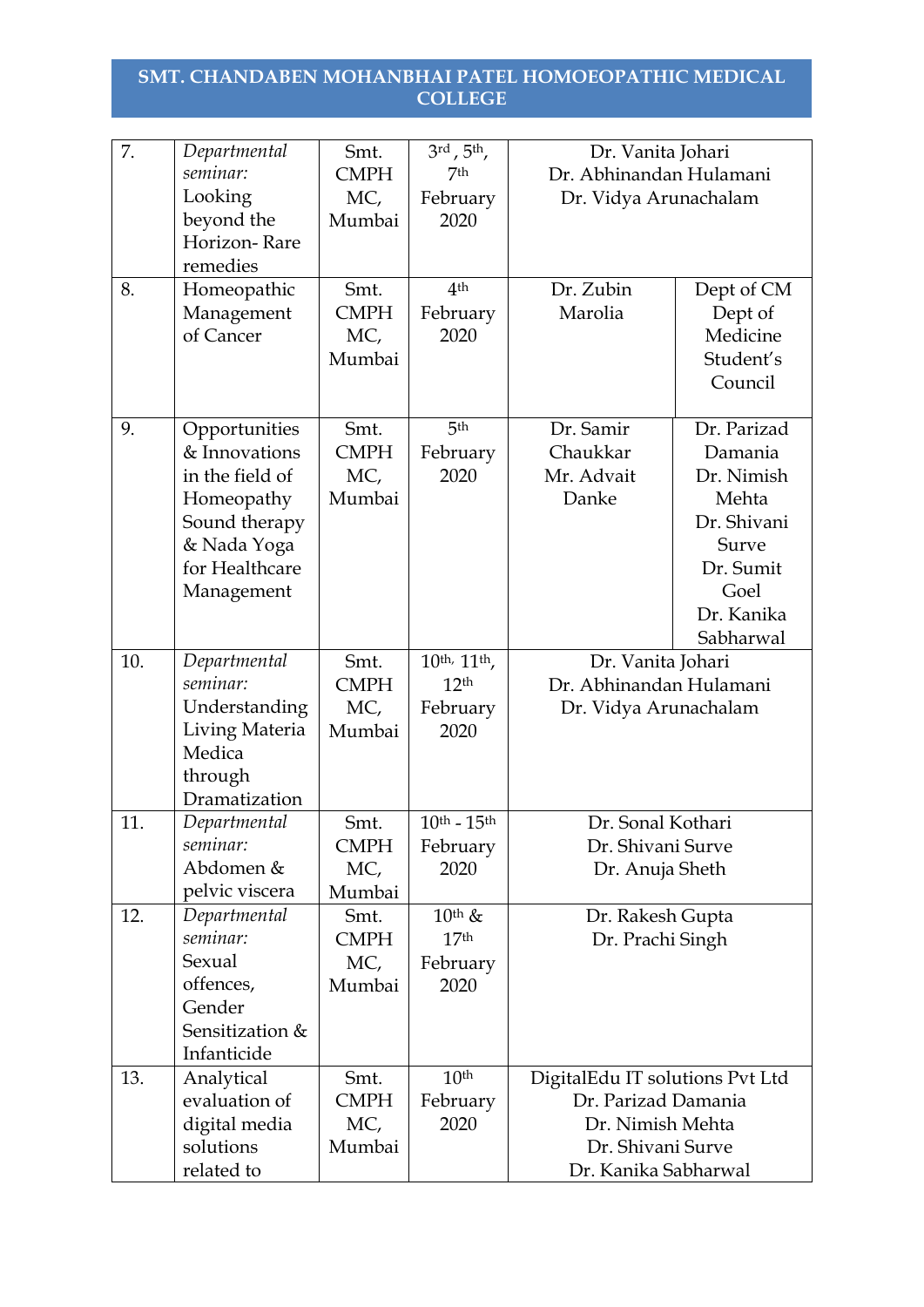|      | <b>NAAC</b>    |             |                                     |                      |             |
|------|----------------|-------------|-------------------------------------|----------------------|-------------|
|      | documentation  |             |                                     |                      |             |
|      | work           |             |                                     |                      |             |
| 14.  | Departmental   | Smt.        | 11 <sup>th</sup>                    | Dr. Nimish Mehta     |             |
|      | seminar:       | <b>CMPH</b> | February                            |                      |             |
|      | -Dreams:       | MC,         | 2020                                |                      |             |
|      | Importance &   | Mumbai      |                                     |                      |             |
|      | Interpretation |             |                                     |                      |             |
|      | -Emotions      |             |                                     |                      |             |
| 15.2 | Workshop:      | Smt.        | 12 <sup>th</sup> & 13 <sup>th</sup> | Dr. Parizad          | Dr. Parizad |
| 9    | Aakhri Seekh-  | <b>CMPH</b> | February                            | Damania, Dr.         | Damania     |
|      | Career         | MC,         | 2020                                |                      | Dr. Nimish  |
|      |                |             |                                     | Vanita Johari, Dr.   |             |
|      | guidance to    | Mumbai      |                                     | Rupa Rao, Dr.        | Mehta       |
|      | explore the    |             |                                     | Nimish Mehta,        | Dr. Shivani |
|      | Horizon after  |             |                                     | Dr. Kiran Tiwari,    | Surve       |
|      | <b>BHMS</b>    |             |                                     | Dr. Silloo Patel,    | Dr. Kanika  |
|      |                |             |                                     | Dr. Divya            | Sabharwal   |
|      |                |             |                                     | Panicker, Dr.        |             |
|      |                |             |                                     | Trupti               |             |
|      |                |             |                                     | Deorukhkar, Dr.      |             |
|      |                |             |                                     | Jayesh Dhingreja,    |             |
|      |                |             |                                     | Dr. Prachi Singh,    |             |
|      |                |             |                                     | Dr. Avishkar         |             |
|      |                |             |                                     | Zagday, Dr.          |             |
|      |                |             |                                     | Prachi Bedekar,      |             |
|      |                |             |                                     | Dr. Prabhakar        |             |
|      |                |             |                                     | Devadiga, Dr.        |             |
|      |                |             |                                     | Amirali Badami,      |             |
|      |                |             |                                     | Dr. Gausia Sayed,    |             |
|      |                |             |                                     | Dr. Neha Patel,      |             |
|      |                |             |                                     | Dr. Rakesh           |             |
|      |                |             |                                     | Gupta, Dr. Tarul     |             |
|      |                |             |                                     | Jadhav, Dr.          |             |
|      |                |             |                                     | Kamlesh Mehta        |             |
| 16.  | Departmental   | Smt.        | 15 <sup>th</sup>                    | Dr. Jayesh Dhingreja |             |
|      | seminar:       | <b>CMPH</b> | February                            | Dr. Dipika Velkar    |             |
|      | -Role of       |             | 2020                                |                      |             |
|      | characteristic | MC,         |                                     |                      |             |
|      |                | Mumbai      |                                     |                      |             |
|      | particular     |             |                                     |                      |             |
|      | symptoms in    |             |                                     |                      |             |
|      | management     |             |                                     |                      |             |
|      | of chronic     |             |                                     |                      |             |
|      | diseases       |             |                                     |                      |             |
|      | -History of    |             |                                     |                      |             |
|      | Medicine &     |             |                                     |                      |             |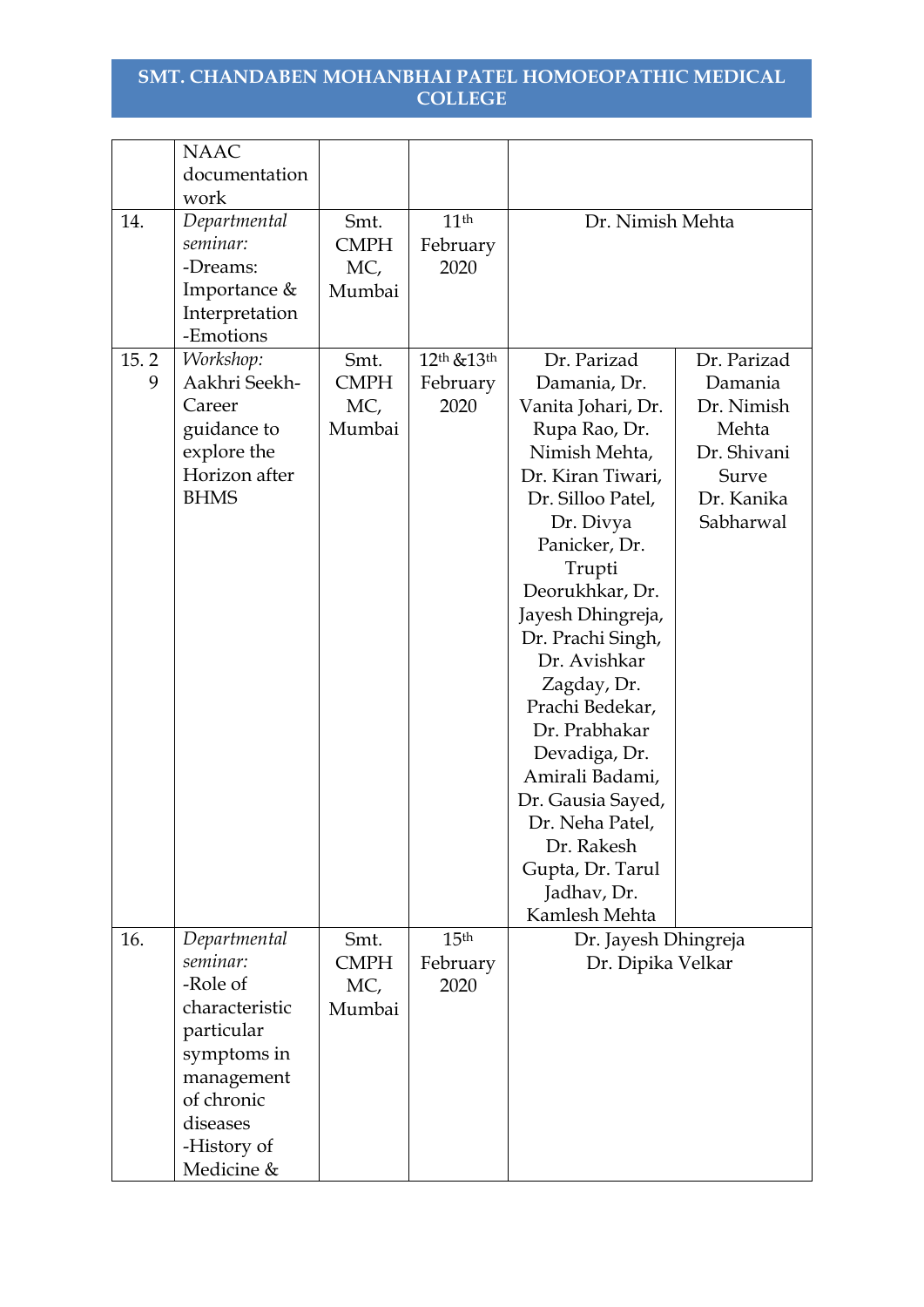|     | Evolution of              |             |                         |                                 |            |
|-----|---------------------------|-------------|-------------------------|---------------------------------|------------|
|     | practice of               |             |                         |                                 |            |
|     | Medicine                  |             |                         |                                 |            |
|     | -Development              |             |                         |                                 |            |
|     | & spread of               |             |                         |                                 |            |
|     | Homeopathy                |             |                         |                                 |            |
| 17. | Departmental              | Smt.        | $26^{th}$ , $27^{th}$ , | Dr. Vanita Johari               |            |
|     | seminar:                  | <b>CMPH</b> | 28 <sup>th</sup>        | Dr. Abhinandan Hulamani         |            |
|     | Gangs of                  | MC,         | February                | Dr. Vidya Arunachalam           |            |
|     | Materia                   | Mumbai      | 2020                    |                                 |            |
|     | Medica                    |             |                         |                                 |            |
| 18. | Orientation &             | Smt.        | 26 <sup>th</sup>        | DigitalEdu IT solutions Pvt Ltd |            |
|     | training for              | <b>CMPH</b> | February                | Dr. Parizad Damania             |            |
|     | using digital             | MC,         | 2020                    | Dr. Nimish Mehta                |            |
|     | media for                 | Mumbai      |                         | Dr. Shivani Surve               |            |
|     | biometric                 |             |                         | Dr. Kanika Sabharwal            |            |
|     | attendance                |             |                         |                                 |            |
| 19. | Departmental              | Smt.        | 11 <sup>th</sup>        | Dr. Saluja                      | Dr. Prachi |
|     | seminar:                  | <b>CMPH</b> | March                   |                                 | Bedekar    |
|     | Common                    | MC,         | 2020                    |                                 | Dr. Prachi |
|     | Laboratory                | Mumbai      |                         |                                 | Bhanushali |
|     | Investigations            |             |                         |                                 |            |
|     | in Clinical               |             |                         |                                 |            |
|     | Practice                  |             |                         |                                 |            |
| 20. | Departmental              | Smt.        | 12 <sup>th</sup>        | Dr. Jayesh Dhingreja            |            |
|     | seminar:                  | <b>CMPH</b> | March                   |                                 |            |
|     | Hahnemann &               | MC,         | 2020                    |                                 |            |
|     | his life history          | Mumbai      |                         |                                 |            |
|     | Behaviour &               |             |                         |                                 |            |
|     | Intelligence              |             |                         |                                 |            |
| 21. | Departmental              | Smt.        | 13 <sup>th</sup>        | Dr. Nimish Mehta                |            |
|     | seminar:                  | <b>CMPH</b> | March                   |                                 |            |
|     | Evolution of              | MC,         | 2020                    |                                 |            |
|     | Organon of                | Mumbai      |                         |                                 |            |
|     | Medicine                  |             |                         |                                 |            |
|     | Life history $&$          |             |                         |                                 |            |
|     | contribution of           |             |                         |                                 |            |
|     | pioneers                  |             |                         |                                 |            |
| 22. | Departmental<br>seminar:  | Smt.        | 19th                    | Dr. Jayesh Dhingreja            |            |
|     |                           | <b>CMPH</b> | March                   |                                 |            |
|     | Personality<br>Sensations | MC,         | 2020                    |                                 |            |
|     |                           | Mumbai      | 30 <sup>th</sup>        |                                 |            |
| 23. | Departmental<br>webinar:  | Google      |                         | Dr. Parizad Damania             |            |
|     |                           | meet/       | April-                  | Dr. Sumit Goel                  |            |
|     | PharmaQ                   | forms       |                         | Dr. Divya Menon                 |            |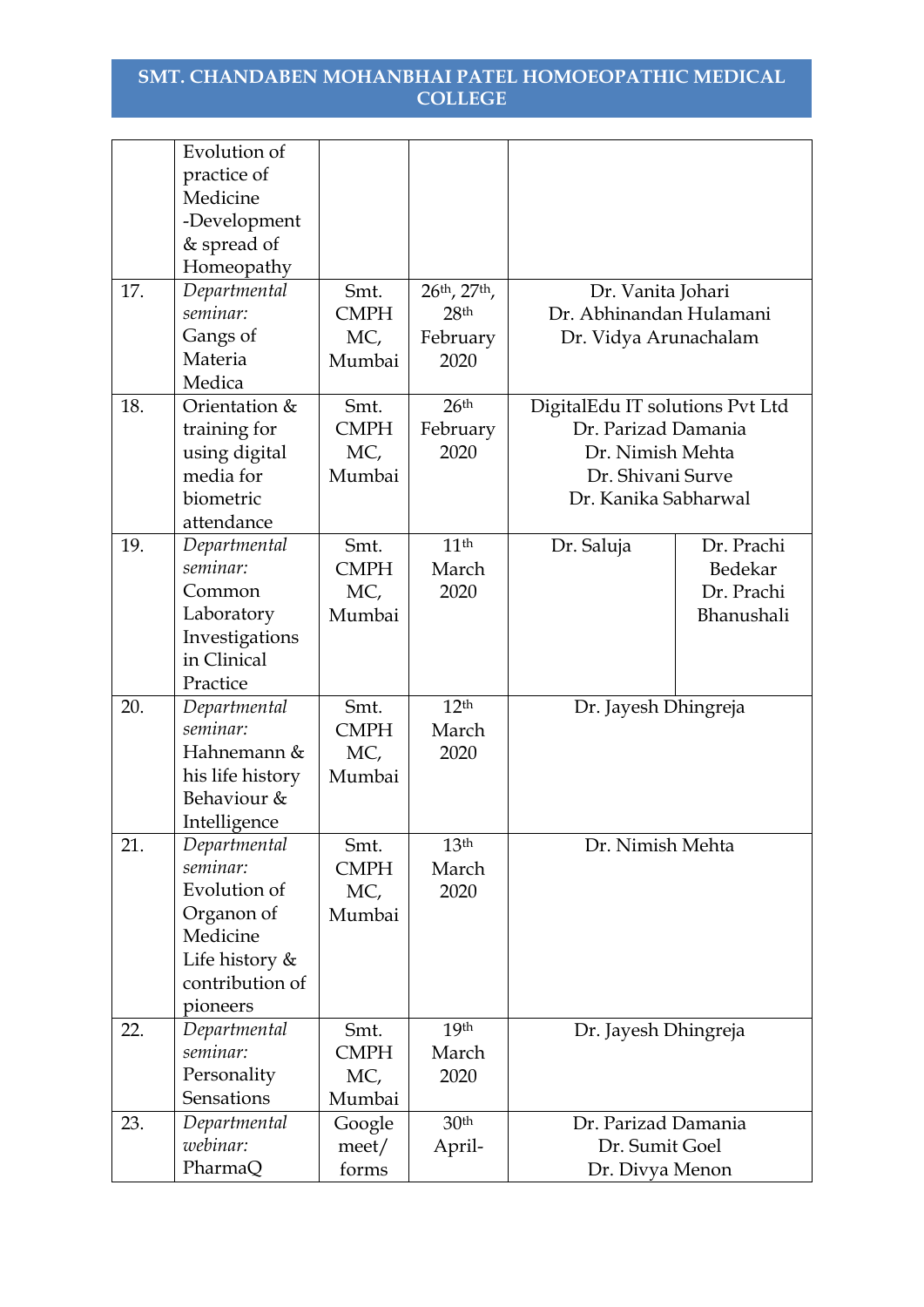|     |                                                                             |                | $26th$ May<br>2020                                |                                                                                                                   |
|-----|-----------------------------------------------------------------------------|----------------|---------------------------------------------------|-------------------------------------------------------------------------------------------------------------------|
| 24. | Departmental<br>webinar:<br><b>Body Quest</b><br>2020                       | Google<br>meet | 20 <sup>th</sup> June<br>2020                     | Dr. Sonal Kothari<br>Dr. Shivani Surve                                                                            |
| 25. | Departmental<br>webinar:<br>Tips on<br>Theraps                              | Google<br>meet | 7th_14th<br><b>July 2020</b>                      | Dr. Trupti M. Deorukhkar<br>Dr. Kanika Sabharwal<br><b>III BHMS winter students</b>                               |
| 26. | Departmental<br>webinar:<br>Physiology<br>Seminar                           | Google<br>meet | 16, 20, 22<br><b>July 2020</b>                    | Dr. Avishkar Zagday<br>Dr. Shyama Bora<br>Dr. Silloo Patel                                                        |
| 27. | Departmental<br>webinar:<br>Physiology<br>Quiz                              | Google<br>meet | 31 July<br>2020                                   | Dr. Avishkar Zagday<br>Dr. Shyama Bora<br>Dr. Silloo Patel                                                        |
| 28. | Departmental<br>webinar:<br>Pranayama-A<br>rescue in<br>lockdown            | Google<br>meet | 2 <sub>nd</sub><br>August<br>2020                 | Dr. Tarul Jadhav                                                                                                  |
| 29. | Departmental<br>webinar:<br>Intermittent<br>diseases                        | Google<br>meet | 7th<br>August<br>2020                             | Dr. Prabhakar Devadiga                                                                                            |
| 30. | Organ<br>Donation with<br>emphasis on<br>Ovarian<br>Failure &<br>Transplant | Google<br>meet | 13 <sup>th</sup><br>August<br>2020                | Dr. Parizad Damania<br>Dr. Sonal Kothari<br>Dr. Shivani Surve<br>Dr. Trupti M. Deorukhkar<br>Dr. Kanika Sabharwal |
| 31. | Departmental<br>webinar:<br>Case Taking in<br>chronic diseases              | Google<br>meet | $14$ <sup>th</sup> &<br>$21$ st<br>August<br>2020 | Dr. Prabhakar Devadiga                                                                                            |
| 32. | Departmental<br>webinar:<br>Locomotor<br>System &<br>Homeopathy             | Google<br>meet | 28 <sup>th</sup><br>August<br>2020                | Dr. Prabhakar Devadiga                                                                                            |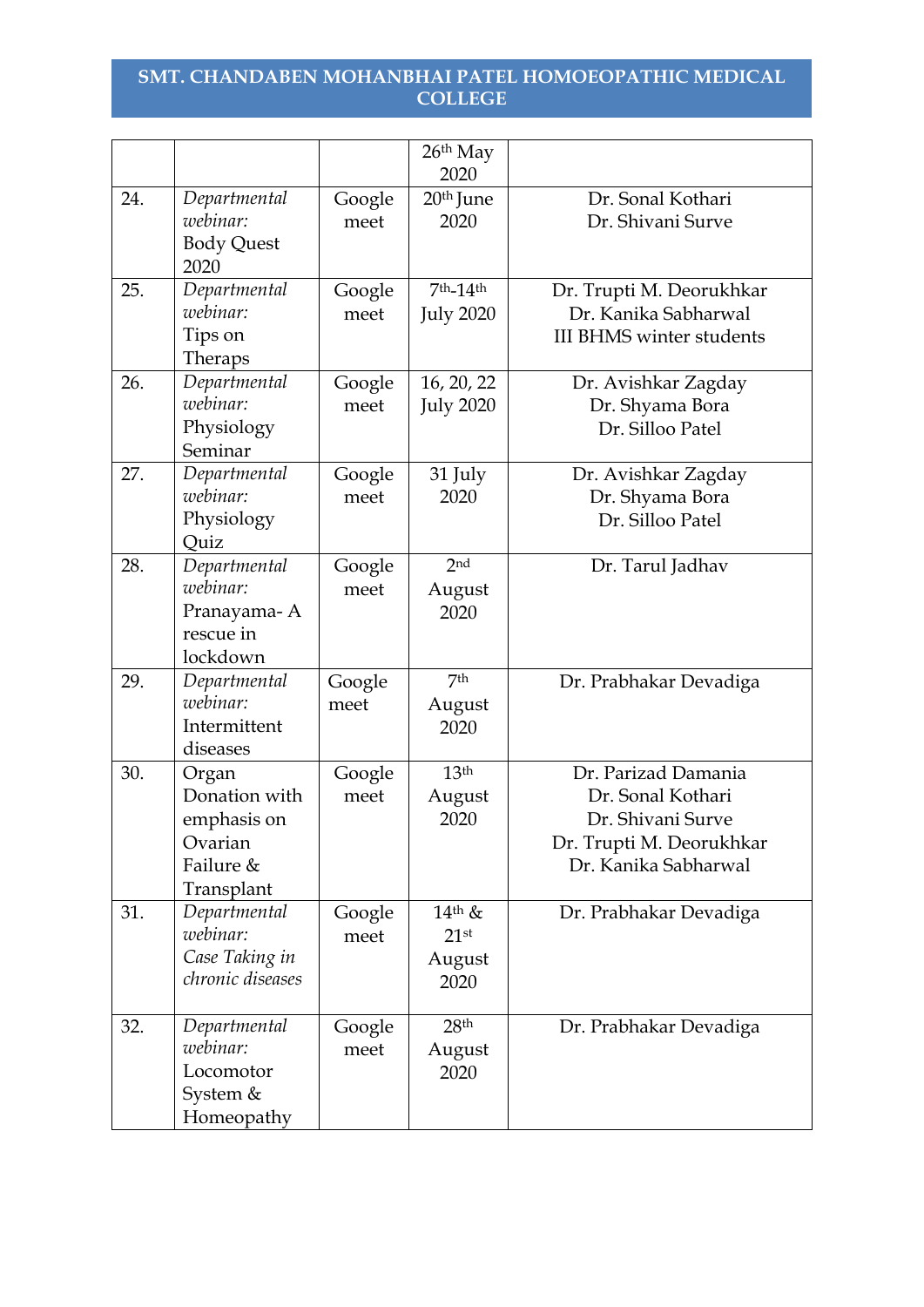| 33. | Departmental<br>webinar:<br>Renaissance<br>Medicine                        | Google<br>meet | 31 <sup>st</sup><br>August<br>2020                                           | Dr. Prabhakar Devadiga                                                                                                     |
|-----|----------------------------------------------------------------------------|----------------|------------------------------------------------------------------------------|----------------------------------------------------------------------------------------------------------------------------|
| 34. | Departmental<br>webinar:<br>Congenital<br>disorders                        | Google<br>meet | 4 <sup>th</sup><br>Septembe<br>r 2020                                        | Dr. Prabhakar Devadiga                                                                                                     |
| 35. | Departmental<br>webinar:<br>Medicine in<br>17 <sup>th</sup> century        | Google<br>meet | 7 <sup>th</sup><br>Septembe<br>r 2020                                        | Dr. Prabhakar Devadiga                                                                                                     |
| 36. | Departmental<br>webinar:<br>Psychosomatic<br>disorders                     | Google<br>meet | 11 <sup>th</sup><br>Septembe<br>r 2020                                       | Dr. Prabhakar Devadiga                                                                                                     |
| 37. | Departmental<br>webinar:<br>Pearls of the<br>ocean                         | Google<br>meet | 11th <sub>-25th</sub><br>Septembe<br>r 2020                                  | Dr. Vidya Arunachalam                                                                                                      |
| 38. | Clinical<br>Establishment<br>Act,<br>Maharashtra<br><b>State</b>           | Google<br>meet | 16 <sup>th</sup><br>Septembe<br>r 2020                                       | Dr. Rakesh Gupta<br>Dr. Parizad Damania<br>Dr. Nimish Mehta<br>Dr. Shivani Surve<br>Dr. Sumit Goel<br>Dr. Kanika Sabharwal |
| 39. | Departmental<br>webinar:<br>Common<br>conditions in<br>Homeopathy          | Google<br>meet | 18 <sup>th</sup><br>Septembe<br>r 2020                                       | Dr. Prabhakar Devadiga                                                                                                     |
| 40. | Departmental<br>webinar:<br>Tuberculosis &<br>Homeopathy                   | Google<br>meet | 25 <sup>th</sup><br>Septembe<br>r 2020                                       | Dr. Prabhakar Devadiga                                                                                                     |
| 41. | Departmental<br>webinar:<br>Clinical<br>features of<br>exotic<br>creatures | Google<br>meet | $2^{nd}$ , $14^{th}$ ,<br>$16$ <sup>th</sup> &<br>$21$ st<br>October<br>2020 | Dr. Abhinandan Hulamani                                                                                                    |
| 42. | Departmental<br>webinar:                                                   | Google<br>meet | 2 <sub>nd</sub><br>October<br>2020                                           | Dr. Prabhakar Devadiga                                                                                                     |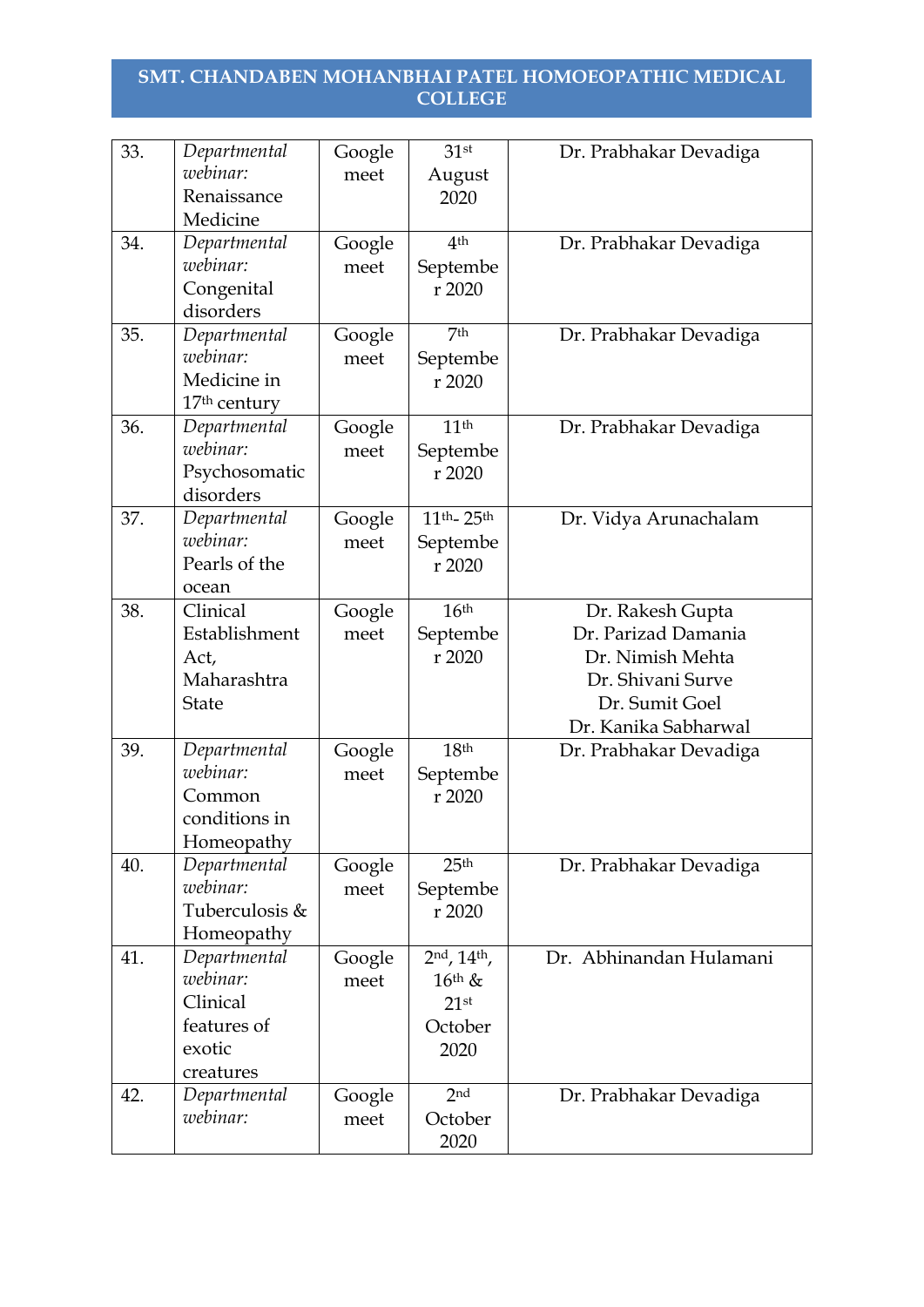|     | Management<br>of complex<br>diseases                                                                  |                |                                         |                           |                                                                                                  |
|-----|-------------------------------------------------------------------------------------------------------|----------------|-----------------------------------------|---------------------------|--------------------------------------------------------------------------------------------------|
| 43. | Departmental<br>webinar:<br>Substance use<br>Disorder                                                 | Google<br>meet | <b>9th</b><br>October<br>2020           | Dr. Prabhakar Devadiga    |                                                                                                  |
| 44. | Departmental<br>webinar:<br>Management<br>of chronic<br>diseases                                      | Google<br>meet | 16 <sup>th</sup><br>October<br>2020     | Dr. Prabhakar Devadiga    |                                                                                                  |
| 45. | Homeopathic<br>Management<br>of Covid<br>Pneumonia                                                    | Google<br>meet | 14 <sup>th</sup><br>October<br>2020     | Dr. Shirish<br>Phansalkar | Dr. Parizad<br>Damania<br>Dr. Nimish<br>Mehta<br>Dr. Shivani<br>Surve<br>Dr. Kanika<br>Sabharwal |
| 46. | Departmental<br>webinar:<br>Magic of<br>Kitchen Source                                                | Google<br>meet | 23rd, 28th<br>& 30th<br>October<br>2020 | Dr. Vanita Johari         |                                                                                                  |
| 47. | Departmental<br>webinar:<br>Incurable<br>diseases                                                     | Google<br>meet | 23rd<br>October<br>2020                 | Dr. Prabhakar Devadiga    |                                                                                                  |
| 48. | Departmental<br>webinar:<br>Medicine in<br>20 <sup>th</sup> century-<br>antibiotics &<br>chemotherapy | Google<br>meet | 2 <sub>nd</sub><br>Novembe<br>r 2020    | Dr. Prabhakar Devadiga    |                                                                                                  |
| 49. | <b>Biomedical</b><br>Waste<br>Management<br>$&$ it's<br>significance<br>during Covid<br>19 Pandemic   | Google<br>meet | 4 <sup>th</sup><br>Novembe<br>r 2020    | Dr. Prachi<br>Bedekar     | Dr. Parizad<br>Damania<br>Dr. Nimish<br>Mehta<br>Dr. Shivani<br>Surve<br>Dr. Kanika<br>Sabharwal |
| 50. | Departmental<br>webinar:                                                                              | Google<br>meet | $5th$ , $10th$ &<br>13 <sup>th</sup>    | Dr. Vanita Johari         |                                                                                                  |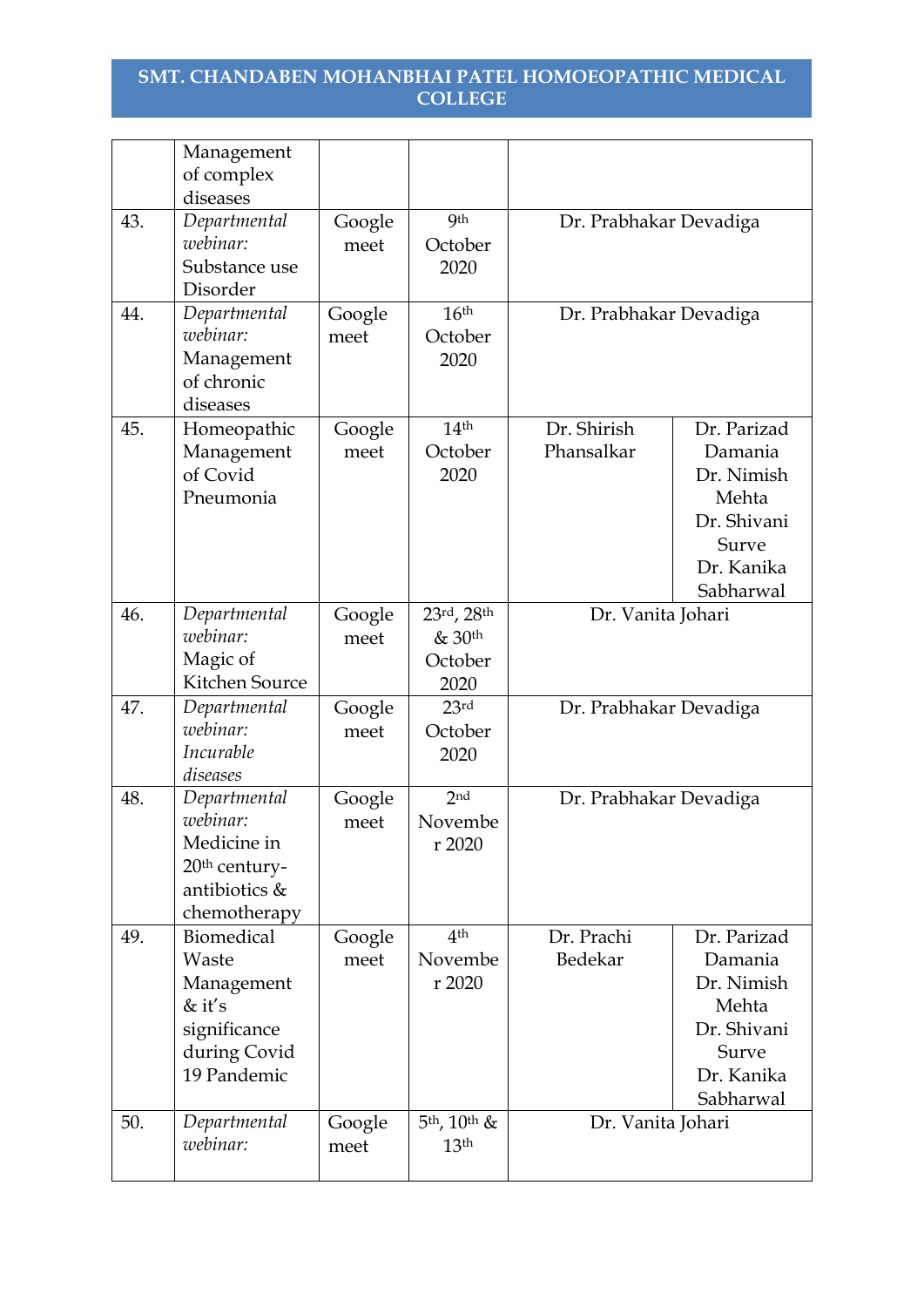|     | Action of<br>Alkaloids                                                                              |                | Novembe<br>r 2020                     |                            |                                                                                                  |
|-----|-----------------------------------------------------------------------------------------------------|----------------|---------------------------------------|----------------------------|--------------------------------------------------------------------------------------------------|
| 51. | Departmental<br>webinar:<br>Mineral<br>Kingdom                                                      | Google<br>meet | 6 <sup>th</sup><br>Novembe<br>r 2020  | Dr. Prabhakar Devadiga     |                                                                                                  |
| 52. | Departmental<br>webinar:<br>Medicine in<br>20 <sup>th</sup> century-<br>vaccination &<br>immunology | Google<br>meet | <b>9th</b><br>Novembe<br>r 2020       | Dr. Prabhakar Devadiga     |                                                                                                  |
| 53. | Ending the<br>HIV/AIDS<br>Epidemic<br>Resilience and<br>impact                                      | Google<br>meet | 1 <sup>st</sup><br>Decembe<br>r 2020  | Dr.<br>Dharmendrakum<br>ar | Dr. Parizad<br>Damania<br>Dr. Prachi<br>Bedekar                                                  |
| 54. | Covid 19 $\&$<br>Homeopathic<br>Intervention                                                        | Google<br>meet | 2 <sub>nd</sub><br>Decembe<br>r 2020  | Dr. Rakesh Gupta           | Dr. Parizad<br>Damania<br>Dr. Nimish<br>Mehta<br>Dr. Shivani<br>Surve<br>Dr. Kanika<br>Sabharwal |
| 55. | Departmental<br>webinar:<br>Use of Rarely<br><b>Used</b><br>medicines                               | Google<br>meet | 4 <sup>th</sup><br>Decembe<br>r 2020  | Dr. Prabhakar Devadiga     |                                                                                                  |
| 56. | Departmental<br>webinar:<br>The curability<br>quotient in<br>Homeopathy                             | Google<br>meet | 11 <sup>th</sup><br>Decembe<br>r 2020 | Dr. Prabhakar Devadiga     |                                                                                                  |
| 57. | Queries & Tips<br>about Covid 19                                                                    | Google<br>meet | 23rd<br>Decembe<br>r 2020             | Dr. Nimish<br>Mehta        | Dr. Parizad<br>Damania<br>Dr. Nimish<br>Mehta<br>Dr. Shivani<br>Surve<br>Dr. Kanika<br>Sabharwal |